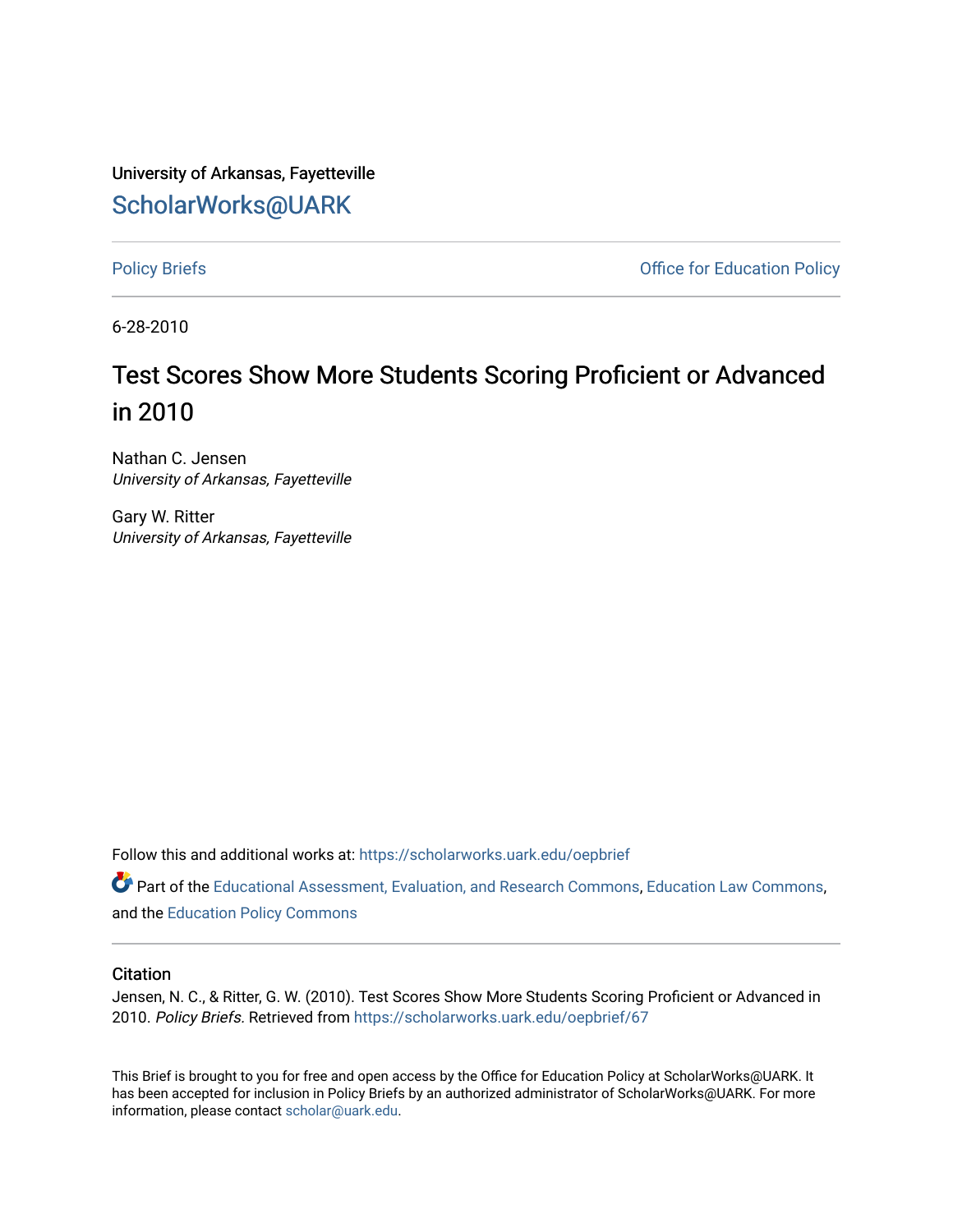

# **TEST SCORES SHOW MORE STUDENTS SCORING PROFICIENT OR ADVANCED IN 2010**

*Policy Brief Volume 7, Issue 8: June 2010* 

In mid-June, the ADE released the results of the 2009-10 standardized achievement tests, including the Arkansas Benchmark and SAT-10 exams for students in grades 3- 8 and the End-of-Course (EOC) Literacy exam for students in grade 11. The following policy brief will highlight the current performance of all Arkansas students, the performance for particular subgroups of students, and finally the changes in achievement over time.

The percentage of students scoring Proficient or Advanced in all grades in both Math and Literacy on the Arkansas Benchmark exams has grown from 2005 to 2010. As compared to last year's performance, the state's students showed gains in most grades and in all subjects tested (Math, Literacy, and Science); the only exceptions were grade 6 Math and grade 7 Science. The

percentage of students scoring proficient or advanced in Grade 6 Math dropped 4 percentage points in 2010, from 79% in 2009 to 75% in 2010.

While Math scores continue to improve (see Figure 1), the rate of improvement has gradually slowed. For example, from 2005 to 2006, the percent of students scoring proficient or advanced on the Grade 8 Math test improved by 11 percentage points; in the last year, the improvement in the same category was only two percentage points. While the slowing improvement is to be expected since as more and more students become proficient, it is more difficult to realize large scoring gains; however, it also suggests the state will require additional educational innovations to obtain increased future growth.





*Figure 2: Literacy Benchmark Exam: Percentage of AR Students Scoring Proficient or Advanced, 2005-2010*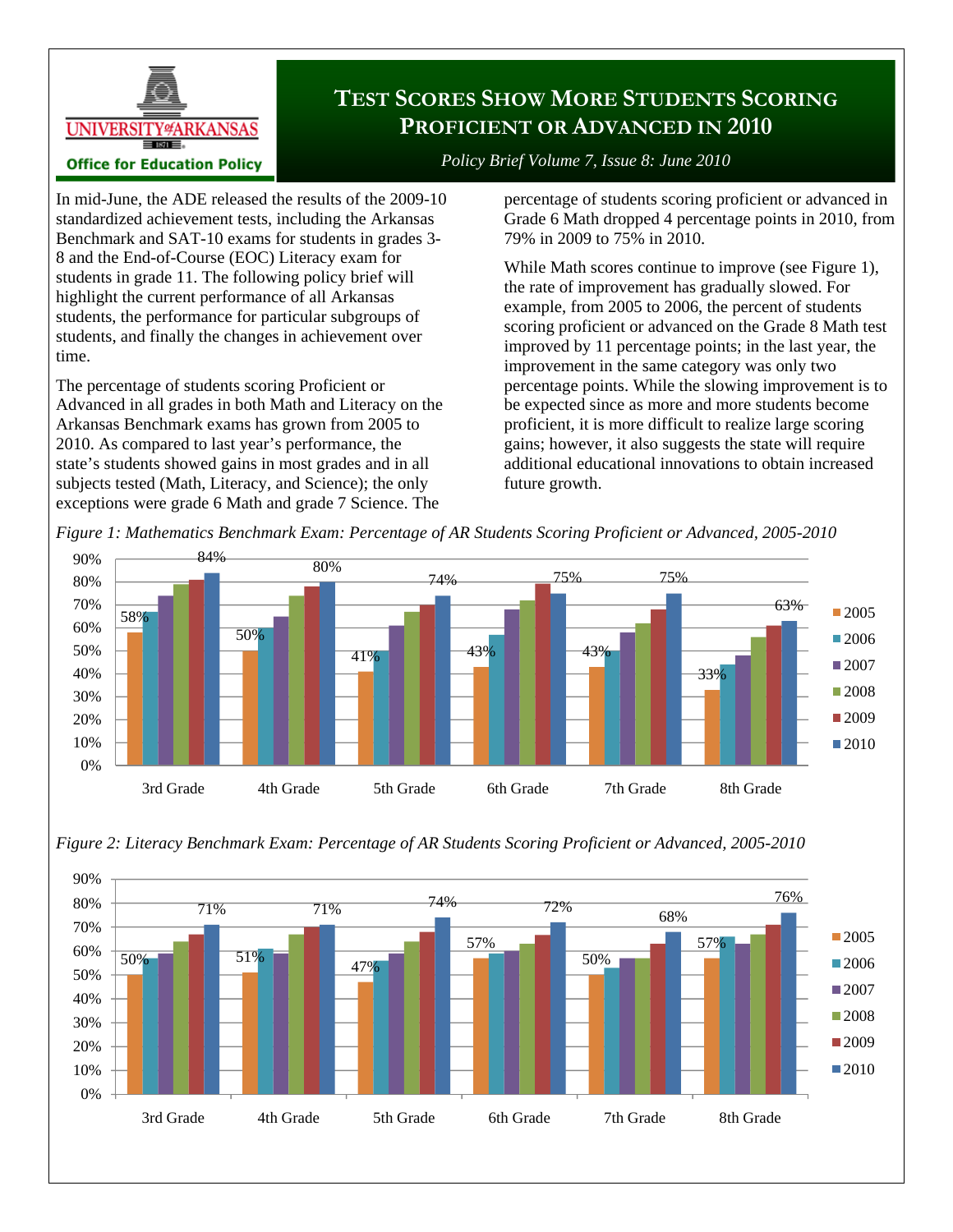Figure 2 shows the growth pattern for Literacy scores has been more consistent. Most grades have shown an evenly spaced upward trend in literacy.

## **C LOSING T HE G A P**

Not only are more students overall scoring proficient and advanced on the Benchmark exam, but the scores for each racial subgroup of Arkansas students are also increasing. Indeed, the achievement gap between white students and minority students is shrinking. Figure 3 compares the scores for white, Hispanic, and black students in 2005 to those in 2010. Figure 3 below shows the average percentage of all students in grades 3 through 8 in each subgroup scoring proficient or advanced on the Math and Literacy tests in 2005 compared to 2010. For example, the gap in Math performance between white students and Hispanic students has dropped from 19 percentage points in 2005 to nine percentage points in 2010. Further, the gap

between white and Hispanic students in Literacy decreased from 18 percentage points in 2005 to 13 percentage points in 2010, a drop of almost one-third. Overall, there has been consistent improvement for each subgroup, in both subjects, though greater gains have occurred in Math.

The achievement gap between white and black students has also decreased over time. For example, the gap in Math fell from 34 percentage points in 2005 to 26 percentage points in 2010In Literacy, the gap between white and black students dropped from 29 percentage points to 25 percentage points.

Due to the strong gains made by all Arkansas students over the last five years, more than half of each group is achieving at proficient or better in both Math and Literacy. More than two-thirds of all Hispanic test takers are attaining proficiency. Nearly four-fifths of the white students earned scores of proficient or better.

*Figure 3: Mathematics and Literacy Benchmark Exam: Average Percent (Grades 3-8) Scoring Proficient or Advanced by Sub-Population, 2005 vs. 2010* 



## **SAT-10 2010 R ESULTS**

Table 1 shows the performance of Arkansas students by national percentile rank on the SAT-10 from 2008-2010. The national percentile rank demonstrates how Arkansas students performed compared to their peers across the nation. In 2010, Arkansas students continued to make steady gains in Math performing above the 50th percentile for the first time in all grades.

While the performance of Arkansas students in Reading has not been as strong as in Math, performance has improved in all grades with the exception of grade 9, which has held steady in both subjects from 2009 to 2010.

*Table 1: SAT-10 Math and Reading Exams: National Percentile Rank NCE (Grades 1-9), 2008-2010* 

|                | Math |      |      |      | <b>Reading</b> |             |  |
|----------------|------|------|------|------|----------------|-------------|--|
| Grade          | 2008 | 2009 | 2010 | 2008 | 2009           | <b>2010</b> |  |
|                | 48   | 49   | 51   | 41   | 41             | 42          |  |
| $\overline{2}$ | 49   | 51   | 53   | 41   | 41             | 42          |  |
| 3              | 56   | 58   | 60   | 48   | 43             | 55          |  |
| 4              | 65   | 68   | 72   | 64   | 61             | 72          |  |
| 5              | 61   | 60   | 67   | 56   | 53             | 66          |  |
| 6              | 64   | 65   | 71   | 46   | 44             | 54          |  |
| 7              | 56   | 58   | 66   | 53   | 51             | 63          |  |
| 8              | 64   | 66   | 74   | 53   | 50             | 63          |  |
| 9              | 63   | 66   | 67   | 49   | 46             | 46          |  |